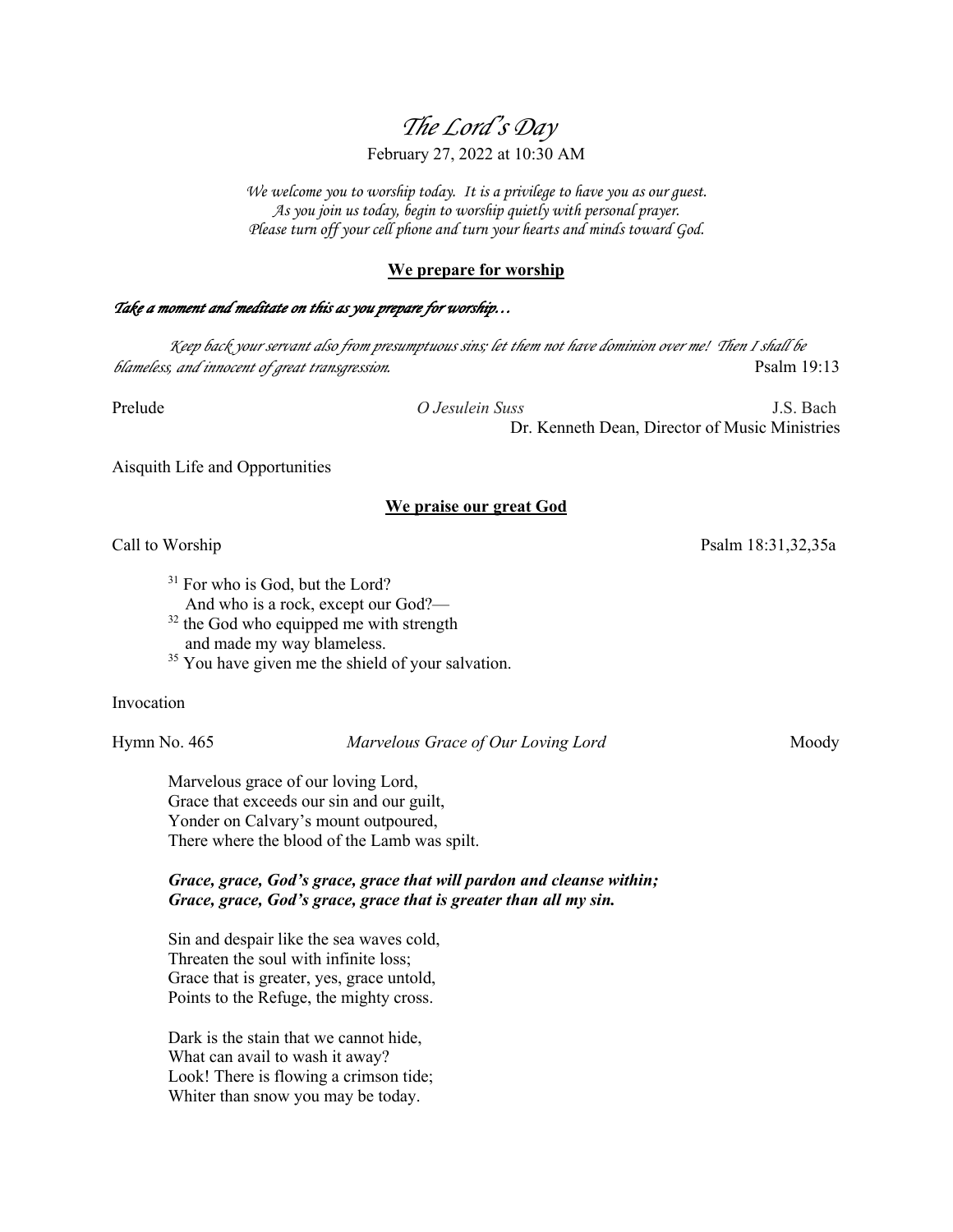### **We embrace Christ our Savior**

Confession of Faith Westminster Confession of Faith XI.5

**<sup>1</sup> Our first parents, being seduced by the subtlety and temptations of Satan, sinned in eating the forbidden fruit. This their sin God was pleased, according to His wise and holy counsel, to permit, having purposed to order it to His own glory. <sup>2</sup> By this sin they fell from their original righteousness and communion with God, and so became dead in sin, and wholly defiled in all the faculties and parts of soul and body. <sup>3</sup> They being the root of mankind, the guilt of this sin was imputed, and the same death in sin and corrupted nature conveyed to all their posterity, descending from them by original generation.**

Corporate Confession of Sin based upon Jude 14-16

"Behold, the Lord comes with ten thousands of his holy ones, to execute judgment on all and to convict all the ungodly of all their deeds of ungodliness that they have committed in such an ungodly way, and of all the harsh things that ungodly sinners have spoken against him." **Most gracious Heavenly Father, we, like these, are grumblers and complainers; we too follow our own sinful desires; we are guilty of being loud-mouthed boasters, and we often show favoritism when it is to our advantage.**

Silent Confession of Sin

Assurance of Pardon **Colossians 3:21-23** Colossians 3:21-23

 $21$  And you, who once were alienated and hostile in mind, doing evil deeds,  $22$  he has now reconciled in his body of flesh by his death, in order to present you holy and blameless and above reproach before him, <sup>23</sup> if indeed you continue in the faith, stable and steadfast, not shifting from the hope of the gospel that you heard, which has been proclaimed in all creation under heaven.

#### Hymn No. 253 *There Is a Fountain Filled with Blood* Fountain

There is a fountain filled with blood, drawn from Immanuel's veins; And sinners, plunged beneath that flood, lose all their guilty stains: Lose all their guilty stains, lose all their guilty stains; And sinners, plunged beneath that flood, lose all their guilty stains.

The dying thief rejoiced to see that fountain in his day; And there have I, as vile as he, washed all my sins away: Washed all my sins away, washed all my sins away; And there have I, as vile as he, washed all my sins away.

E'er since by faith I saw the stream your flowing wounds supply, Redeeming love has been my theme, and shall be till I die; And shall be till I die, and shall be till I die; Redeeming love has been my theme, and shall be till I die.

Then in a nobler, sweeter song I'll sing your pow'r to save, When this poor lisping, stamm'ring tongue lies silent in the grave: Lies silent in the grave, lies silent in the grave;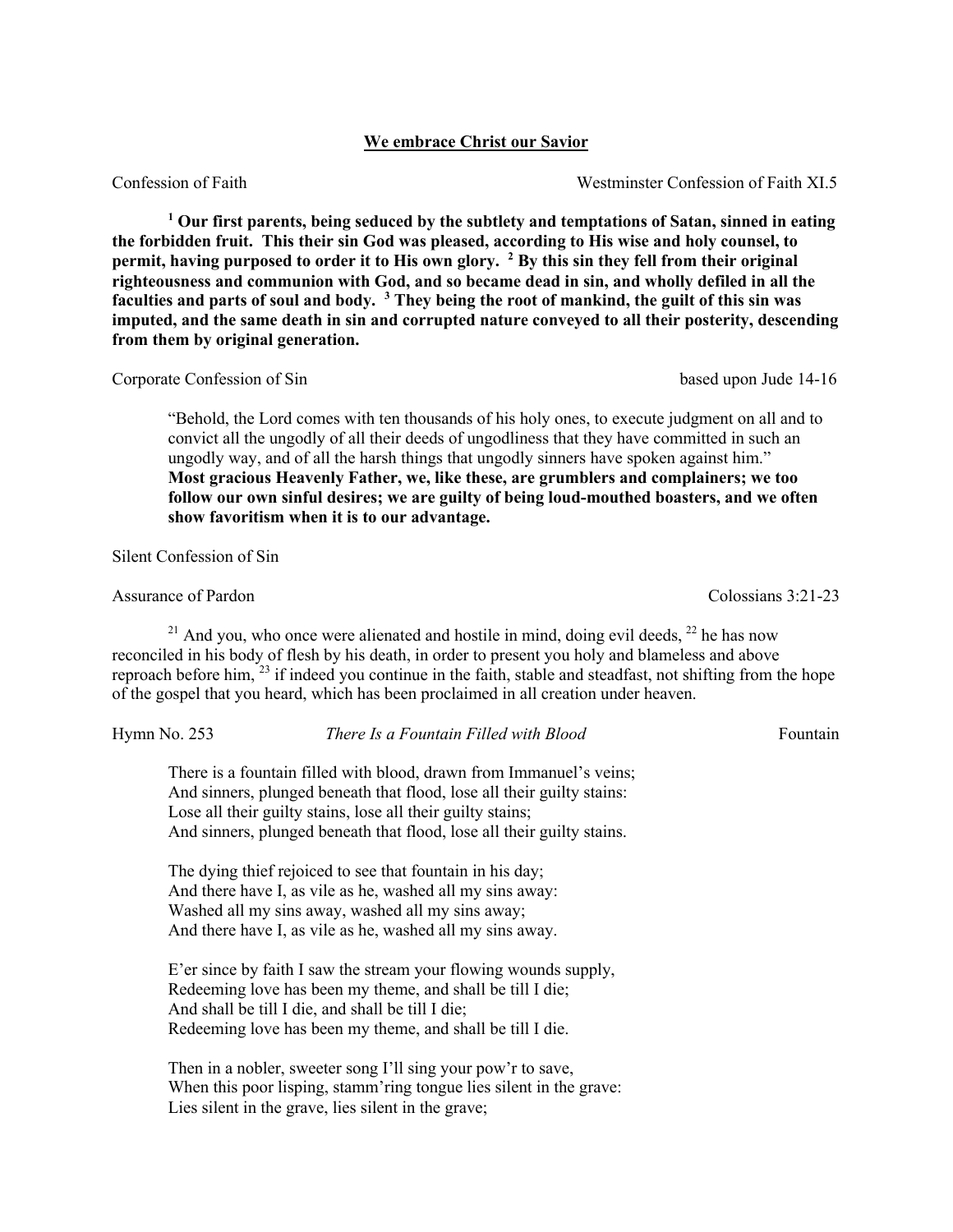When this poor lisping, stamm'ring tongue lies silent in the grave:

Dear dying Lamb, your precious blood shall never lose its pow'r, Till all the ransomed church of God be saved to sin no more: Be saved to sin no more, be saved to sin no more; Till all the ransomed church of God be saved to sin no more.

#### **We respond in gratitude for God's blessing**

The Prayers of God's People and the Lord's Prayer **(in unison)**

*The Doxology* **(***Hymnal***, pg. 731)** and Prayer of Dedication

Offertory *Meditation on: Jesus Is All The World To Me* Thompson

#### **We hear God speak**

Scripture Reading **Philippians 2:14-16** Pew Bible pg. 977

 $12$  Therefore, my beloved, as you have always obeyed, so now, not only as in my presence but much more in my absence, work out your own salvation with fear and trembling, <sup>13</sup> for it is God who works in you, both to will and to work for his good pleasure.

 $14$  Do all things without grumbling or disputing,  $15$  that you may be blameless and innocent, children of God without blemish in the midst of a crooked and twisted generation, among whom you shine as lights in the world, 16 holding fast to the word of life, so that in the day of Christ I may be proud that I did not run in vain or labor in vain.

Sermon "Purpose in the midst of Perversity" Pastor Bell

#### **We respond to God's grace**

Hymn **Before the Throne** Sovereign Grace *Before the Throne* Sovereign Grace

Before the throne of God above I have a strong and perfect plea A great High Priest whose name is love Who ever lives and pleads for me My name is graven on His hands My name is written on His heart I know that while in heav'n He stands No tongue can bid me thence depart (2X).

When Satan tempts me to despair And tells me of my guilt within Upward I look and see Him there Who made an end of all my sin Because the sinless Savior died My sinful soul is counted free For God, the Just, is satisfied To look on Him and pardon me (2X).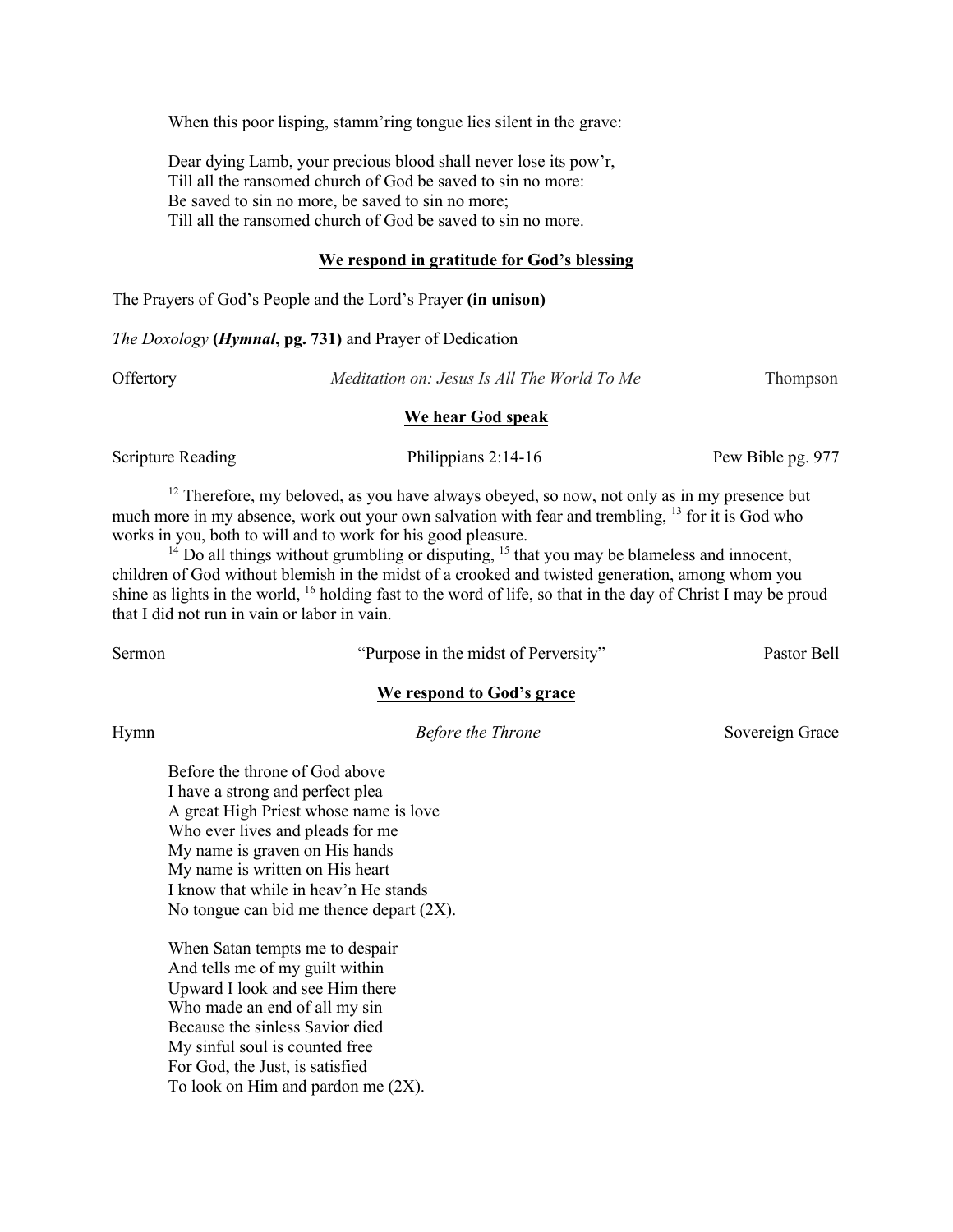Behold Him there the risen Lamb My perfect spotless Righteousness The great unchangeable I AM The King of Glory and of Grace One with Himself I cannot die My soul is purchased by His blood My life is hid with Christ on high With Christ my Savior and my God (2X)

| Benediction and Three-Fold Amen (Hymnal, pg 740) |                       | Danish |
|--------------------------------------------------|-----------------------|--------|
| Postlude                                         | <i>Trusting Jesus</i> | Sankey |

#### **Announcements**

**TODAY We welcome** our Pastor Emeritus, Pastor Bell, as he preaches God's Word!

**We have new ESV Pew Bibles.** If you helped us by donating one of the old NIV Pew Bibles, they are located on the Funeral Home side of the narthex on the table and labeled by name. There are also others on the Harford House side of the narthex – these are free to a good home. If you donated a Bible but do not want to keep it, we can move it to the other side for others to take. Whatever remains in the narthex after a couple of weeks will be donated to the Rafiki Foundation, or another ministry.

**Dr. Dean will be featured** at St. Anne's Church (15 E. Green Street, Middletown, DE) "Celebration of Black History Month Concert" TODAY at 4 PM. Everyone is welcome!

**We will be holding a Pancake Breakfast** on NEXT Sunday at 9 AM. Please join us to share in fellowship over a meal, and to prepare for the Lord's Supper that day during worship.

**When bad weather** occurs on a Sunday morning, here is our notification plan. A decision will be made on how best to proceed shortly after 7:30 AM and we will notify the congregation by 8 AM in the following ways: emergency text blast (see above), email blast, the banner on the church's website (www.aisquith.org), and the message on the answering machine. You can also text or call Pastor Ceselsky (410-340-4923). Please check before venturing out.

**We are still collecting** used inkjet cartridges. There is a box in the kitchen labeled for the donations.

#### **Prayer Requests**

- 1. Please continue to be in prayer for Sarah Walters (Soule) and her husband Matthew as they await the birth of their first child in August.
- 2. Please continue to be in prayer for Jean Evans as she recovers from surgery and rehabs her broken wrist.
- 3. Please continue to be in prayer for Buckey Pearre as he recovers from a back injury.
- 4. Please continue to be in prayer for Beryl Wickham as she is in Israel for a 3-month study abroad program with her school. Please pray for safety while there and that the Lord will use this time greatly in Beryl's education and life.